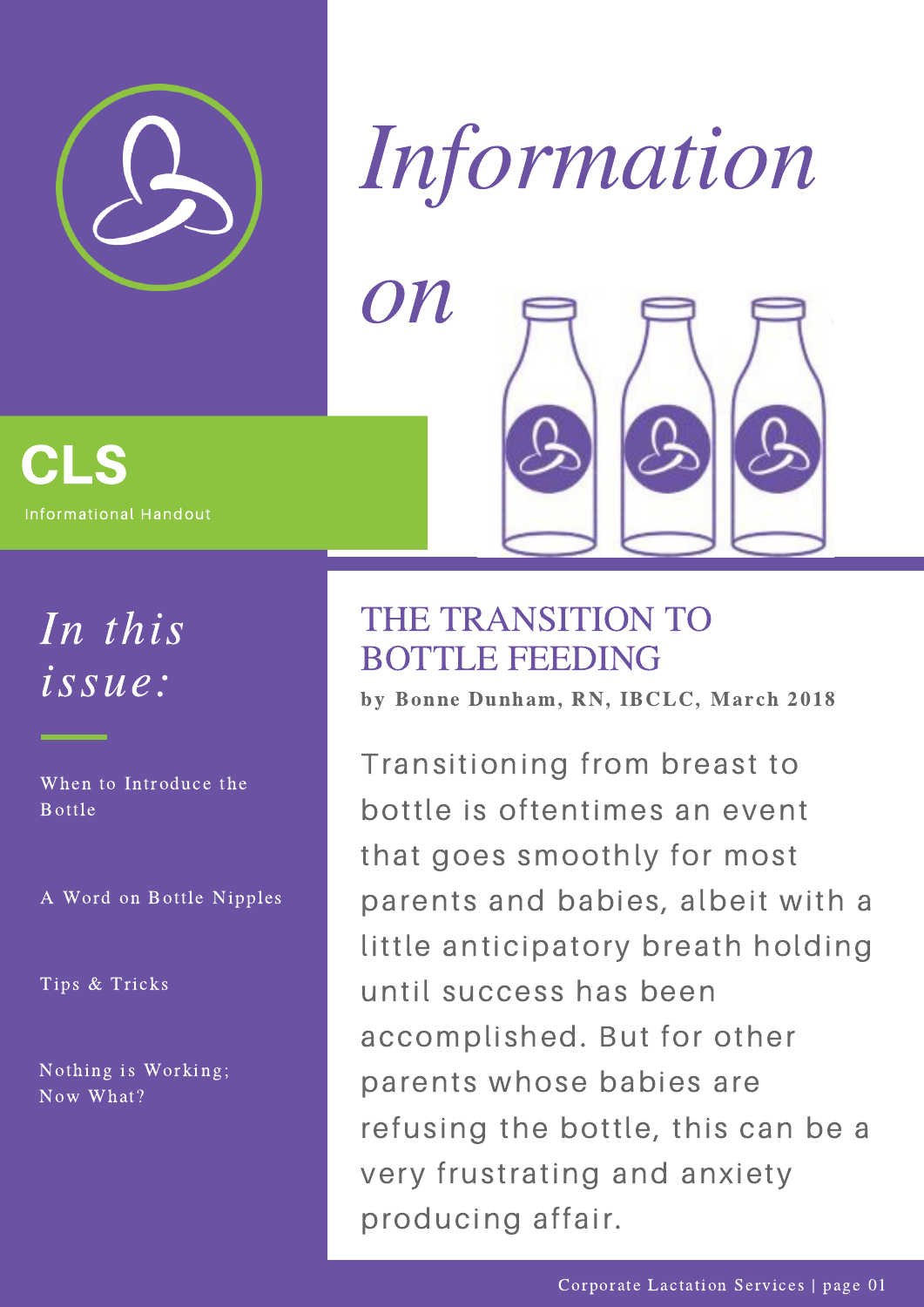## WHEN DO I INTRODUCE A BOTTLE TO MY BREASTFED BABY?

Luckily, with patience, perseverance, and a variety of trials, most babies will eventually accept a bottle. This handout was developed to give you an idea of several techniques that you can try when you feel like you are at your wits-end.

While there are some differing opinions about when the most optimal time is to introduce a bottle to a baby, most pediatricians, and lactation consultants agree, that it is best to avoid giving a breastfed baby a bottle before 3 weeks, if possible. This allows a baby to develop good breastfeeding habits and to allow a Mothers' milk supply to get well established. So, what is the sweet window for offering a bottle…?

The window of opportunity for offering a bottle seems to be 3-8 weeks, with 4-6 weeks being the most common time. Waiting longer than this may result in a rough transition as your baby may have developed such a preference for the breast that he is more unwilling to accept an artificial nipple. If you are planning on returning to work at 6 weeks, it may be wise to introduce the bottle a couple of weeks before your start date, around 4 weeks of age.

Most pediatricians, and lactation consultants agree, that it is best to avoid giving a breastfed baby a bottle before 3 weeks.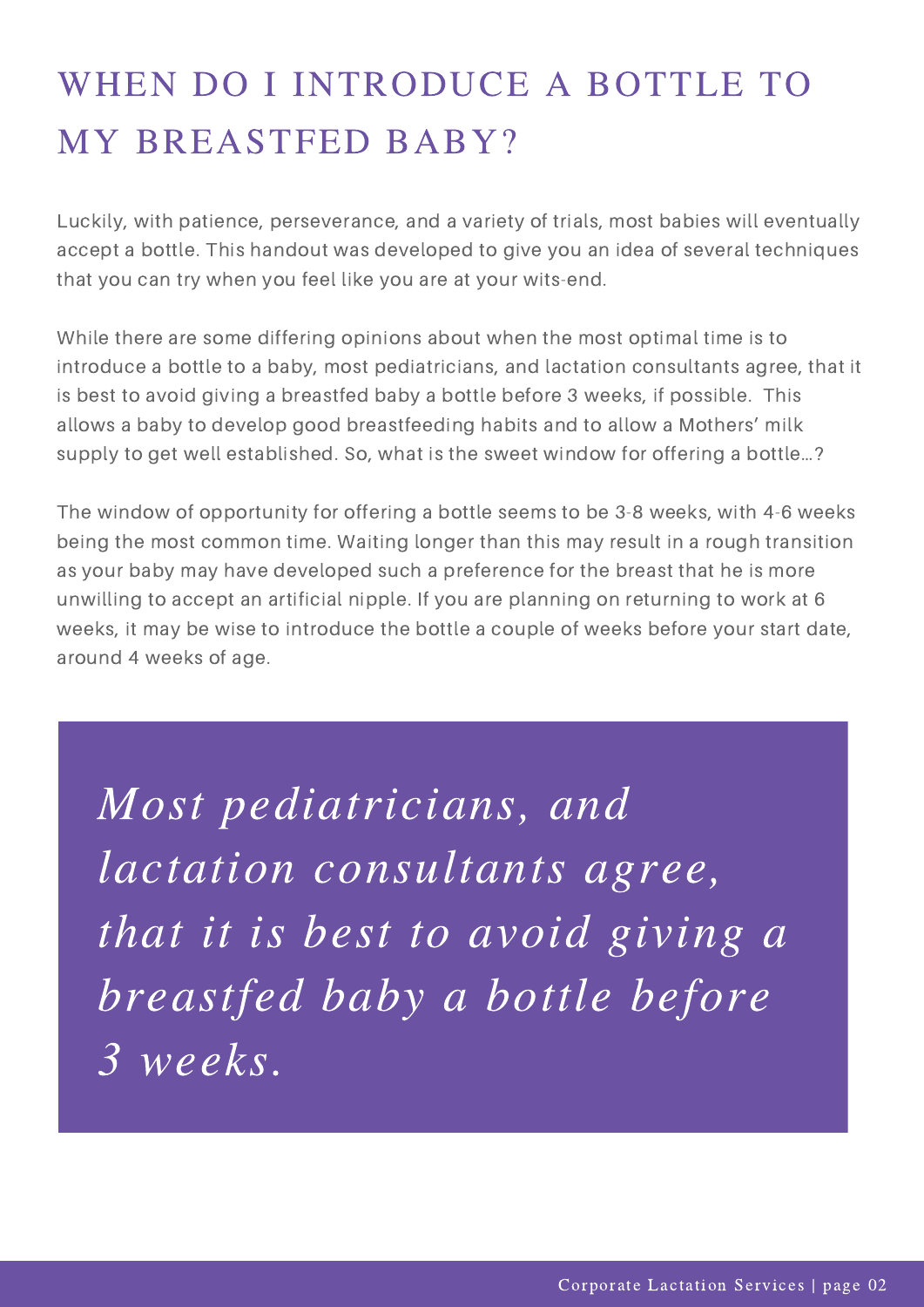### A WORD ON BOTTLE NIPPLES

There are many bottles and nipples on the market these days, some claiming to be 'the best for breastfed babies'. This too can be overwhelming for many parents who are trying to decide which one will work best for their baby. You may find that you need to try several different nipples before you find the magical one that your baby accepts; try starting with a longer teat that widens at the base to encourage the baby to make a wideopen gape, even on the bottle. This can make it easier to transition back to the breast if that is your goal.

For further discussion on the variety of bottles and nipples on the market, please contact your lactation consultant.

Nipples are marked with the size and suggested age range but try not to be overly concerned if your baby does not follow these guidelines exactly. Try using a bottle with a slow-flow or newborn nipple (known as Level 1 nipple), so that your baby must work at the bottle as he does at the breast. If you are one of those moms who has a very fast letdown and strong flow, and your baby is accustomed to this, you may need to consider using the next size up nipple with faster flow rate (Level 2 nipple).

A good rule of thumb is to turn the bottle upside down and see what rate the drops come out at. A good starting point is a drop per second. In general, the following times are some guidelines for what a typical feed looks like:

- 20 40 minutes for [newborn](https://ccli.org/) to 3 months
- 15 30 minutes for babies 3 months to 6 months
- 10 20 minutes for babies over 6 months

**Nipple material:** Bottle nipples generally come in either latex or silicone varieties. Latex nipples are softer and more flexible, but they don't last as long and some babies are allergic to them. Silicone nipples are firmer and hold their shape longer.

**Nipple shape:** Traditional bottle nipples are shaped like a bell or dome. Orthodontic nipples, designed to accommodate your child's palate and gums, have a bulb that's flat on the side and rests on your child's tongue. Flat-topped nipples and wide nipples (used with wide bottles) are said to feel more like Mom's breast and may be a good bet if you plan to switch between breastfeeding and [bottle-feeding.](https://ccli.org/)

**Size and flow:** Bottle nipples come in a range of sizes and flow speeds, from slow to fast. Preemies and newborns usually need the smallest size (often called "stage 1"), which has the slowest flow. Babies graduate to larger sizes and a faster flow as they get older, can suck more effectively, and drink more breast milk or formula.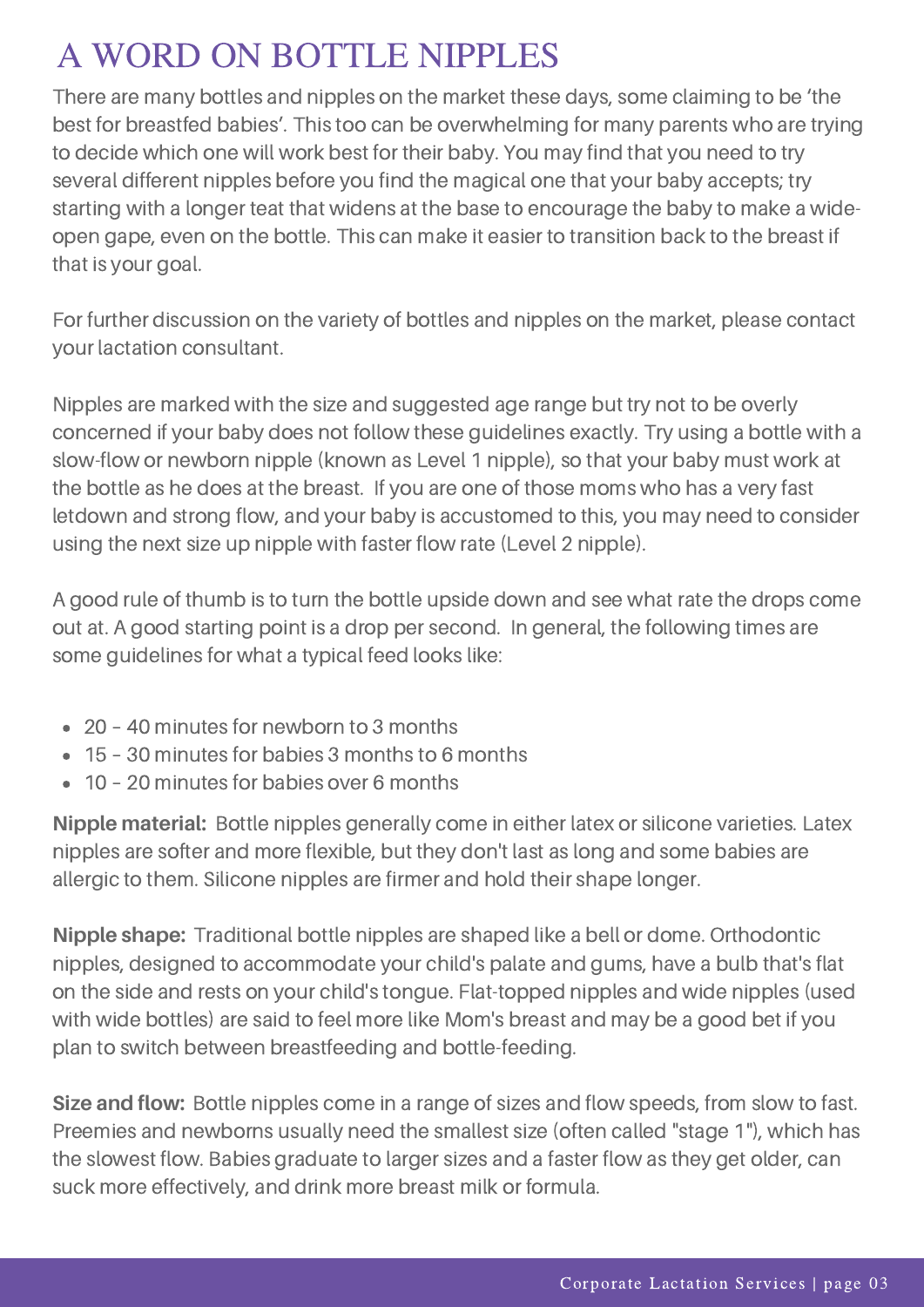### TIPS & TRICKS FOR INTRODUCING A BOTTLE

It may take some time and [experimentation](https://ccli.org/) to discover your baby's bottle-feeding preferences, and patience is the key.

- Pick a time when baby is not too hungry or full, and not tired or grumpy. 30-60 minutes after a breastfeed is a good time, or perhaps a short while after a meal if your baby is eating solid foods. If baby becomes stressed, stop immediately and try again another time. Nothing encourages bottle refusal more than pushing the issue
- A caregiver or family member other than the mother may be best option for giving the bottle-feed.
- Touch the corner of the baby's mouth to stimulate sucking, allow the baby to root for the nipple, then insert the nipple into the baby's mouth and over the tongue. Hold the nipple gently, but firmly to the roof of the mouth (this will help to stimulate their sucking response).
- Hold the bottle at a horizontal angle to prevent a rapid rate of flow (it is ok for your baby to take in some air). Here is a link to a video that describes 'paced bottle feeding': [https://www.youtube.com/watch?v=OGPm5SpLxXY&t=80s](https://ccli.org/)
- Experiment with different positions for bottle-feeding. Some babies appreciate a bottlefeeding experience that is made to seem almost like breastfeeding: a familiar setting, the cradle hold, skin contact, lots of social interaction. Others see bottle- feeding as a completely different activity. They may, at first, prefer to be held upright on the caregiver's lap, even facing outward rather than looking at her. Some prefer to sit in a car seat.
- Try walking around while offering the bottle. Dance or sing! This can often distract and calm a baby. Using a baby sling may make this easier.
- Try wrapping a scarf or something that may have the Mothers scent around the bottle.
- Try offering the bottle when your baby is just barely waking up from a nap. Have the bottle prepared and ready and try to catch your baby during the very earliest signs of waking.
- Try nipples that resemble, as much as possible, the shape of your areola and nipple. Use a nipple that has a wide base that gradually tapers down to the tip of the nipple, much like your areola tapers down to your nipple. Avoid nipples that offer only a half-inch nubbin to latch-on to. Though don't be afraid to try out different nipples. If baby is unhappy with one type of nipple, try another. No matter what the packaging claims, no rubber nipple is just like mother.
- A milk flow of one drop per second is easy for most babies to handle. To judge how fast the milk flows, turn a full bottle upside down and watch the milk drip. A faster flow may overwhelm the baby who is used to the breast. A slower nipple will give baby more sucking time.
- Warm the nipple under running water before offering it to the baby. Or cool it in the refrigerator if the baby is teething.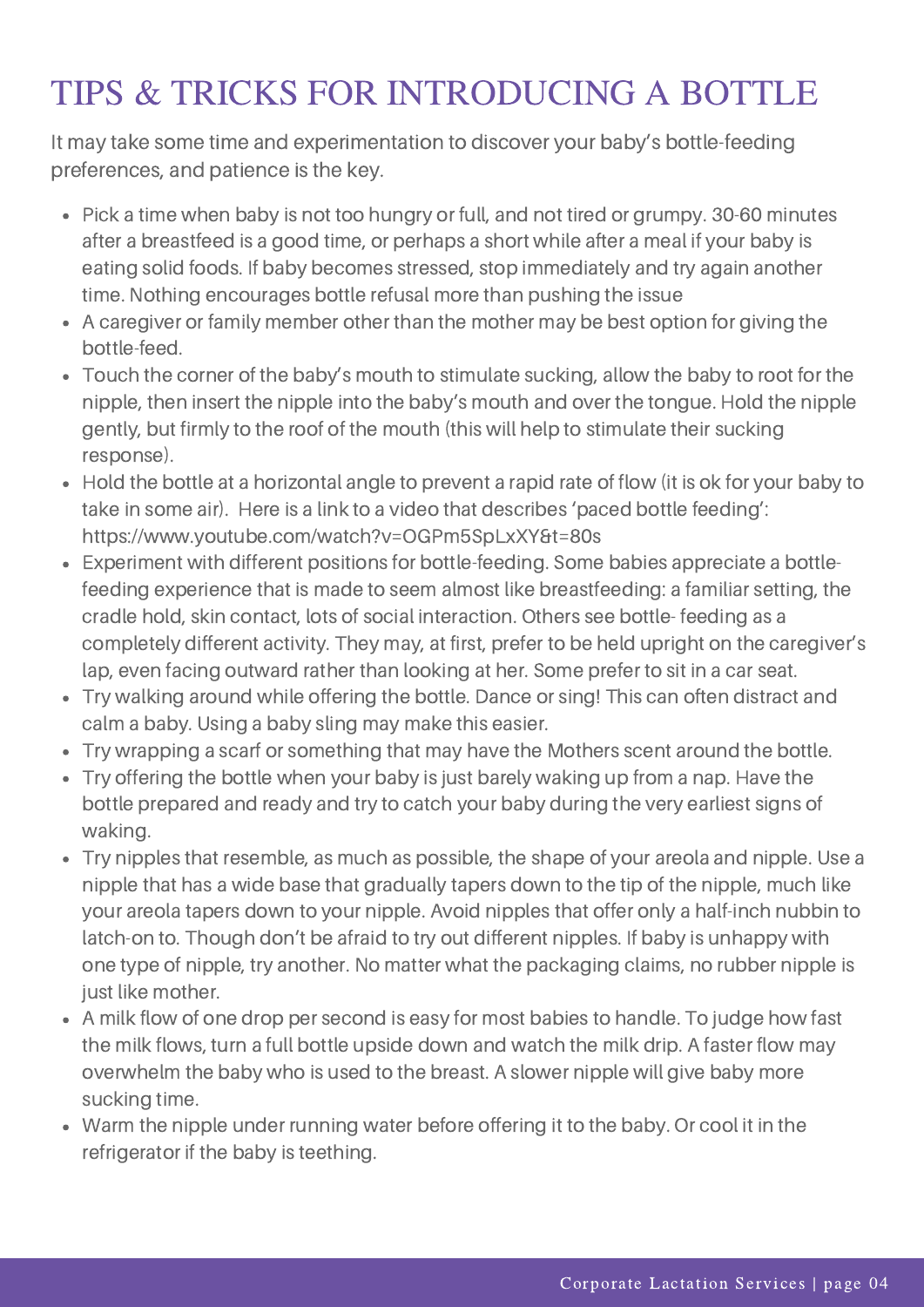- Most babies prefer milk that is warmed, but you could also try a cooler milk temperature.
- Look at the health of the baby's mouth for sores, thrush, and new teeth. As always, if your baby is sick and isn't drinking milk, contact your pediatrician.
- Gently turn the bottle nipple in the baby's mouth, similar to turning a light bulb, until the baby's lips are flanged around the nipple.
- If your baby happily chews on the teat, allow them to do so. They may start sucking. Once they are comfortable with the bottle, you can try offering it at a time when you know they will be hungry to see if they will drink properly from it.
- Try getting the outside of the bottle nipple wet with breastmilk so that the baby can taste it right away to help stimulate interest.
- Although silicone is safer, latex teats are more skin-like in texture and are worth trying if you have no luck with anything else.
- Some babies don't like breastmilk that has been previously frozen. Try pumping and offering it to your baby immediately, then working up to previously refrigerated milk before starting to use your freezer stash.
- Some breastmilk has an excess of lipase in it, which can, over time, make it taste bad. The lipase doesn't affect the milk when it's fresh, only when it has been stored (usually for a day or more, although some women report the milk to start tasting funky after just a few hours). If your frozen breastmilk has a rancid smell when thawed, you likely have an excess of lipase. Although the milk smells rancid, it is still safe for your baby to drink. Please contact your lactation consultant to discuss this matter further.
- Remember to always be with your baby when bottle feeding. Propping a bottle for a baby to drink can be dangerous. It is important (and enjoyable) for your baby to have eye contact and cuddles while feeding!

Try experimenting milk temperature.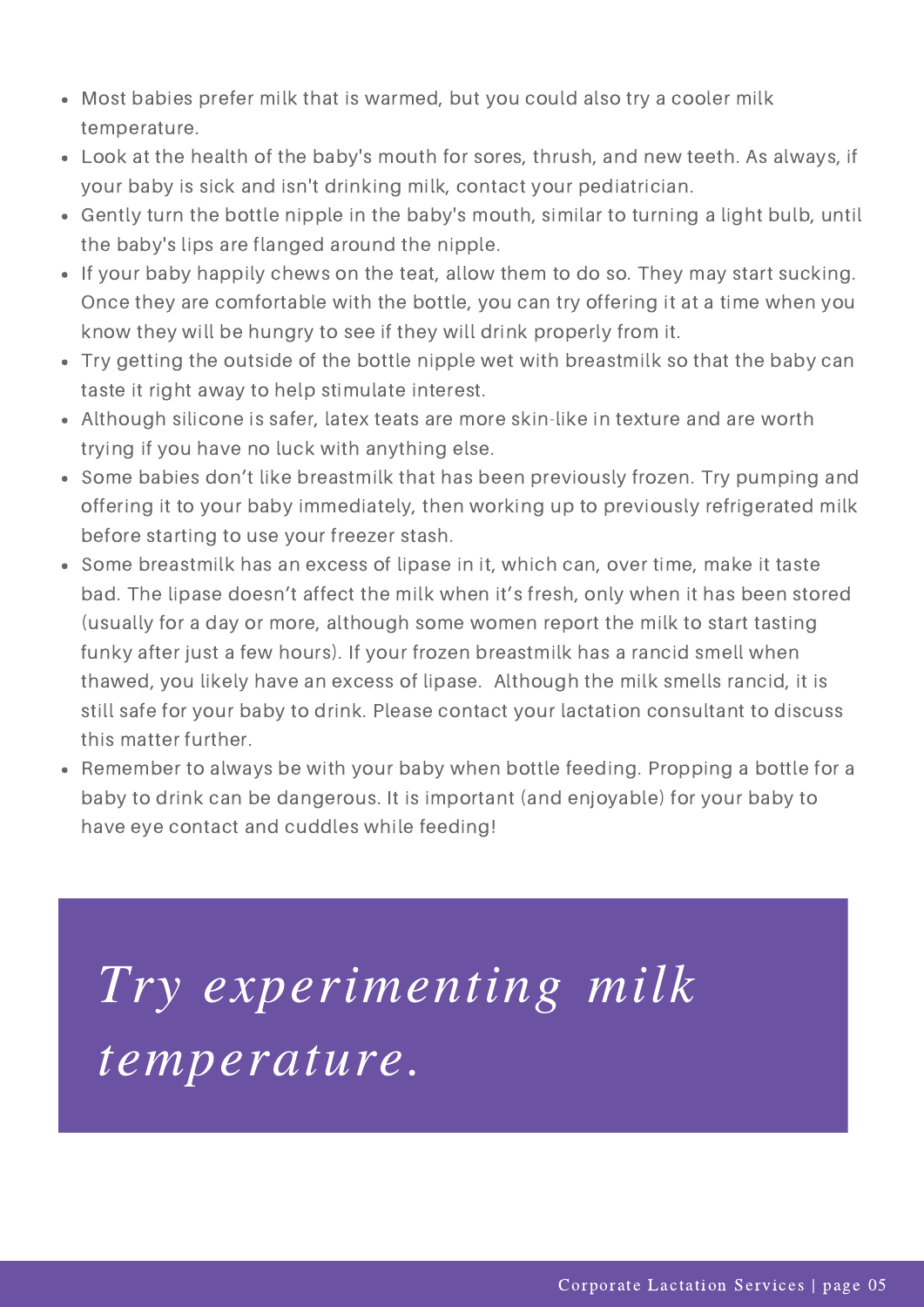### NOTHING SEEMS TO WORK; NOW WHAT?

While it is true, that most babies will eventually take to the bottle, you may find yourself in the situation where this is just not true with your baby. If this is the case, please, try not to worry excessively, and know that are still other ways to get nourishment to your baby.

**CUP FEEDING:** It's true, even newborns can drink milk from a cup! When babies drink from a cup, they are not gulping it down as we adults do, they are rather lapping it up with their tongues like a kitten. Infants who are given supplements in a cup are less likely to get nipple confused and more likely to go on to successfully breastfeed.

Here's what to do:

- Use a small cup (shot-glass size) that holds just 1 or 2 ounces of human milk or formula. Cups made of flexible plastic allow you to bend the cup into a spout shape. You can use a small cup that you may already have in your home or purchase cups made especially for infant feeding. These are available from LaLeche League International and Ameda Egnell, as well as from hospitals and lactation consultants. A Doidy Cup is another alternative – they are UNICEF [baby-friendly](https://ccli.org/) and are highly recommended for breastfed babies.
- Fill the cup at least half full with the supplement.
- Tuck a cloth diaper or small towel under baby's chin to absorb drips or use an absorbent bib. You might want to swaddle baby in a receiving blanket to keep his hands out of the way.
- Hold baby on your lap in an upright supported position.
- Hold the cup to baby's lips and tilt it until the milk just reaches his lips.
- Be patient. Allow baby to lap up the milk and swallow at his own pace. Don't pour the milk into baby's mouth; he may sputter and choke. Let baby set the pace and let him decide when he's finished.

**FINGER FEEDING WITH A NURSING SUPPLEMENTER:** Finger-feeding uses a nursing supplemental feeder to deliver milk while baby sucks on an adult finger. The supplemental feeder tubing is taped to the adult finger, and the finger is gently inserted in the baby's mouth. You can also use a feeding syringe for finger feeding. Gently insert the tip of the syringe into baby's mouth while he sucks on your finger. Depress the plunger to deliver milk when the baby sucks, and pause when the baby pauses.

There are two kinds of supplemental feeders: the Medela Supplemental Nursing System and the Lact-Aid Nursing Trainer System , [https://www.lact-aid.com/trainer-systems.](https://ccli.org/) The Medela SNS uses a hard plastic bottle to hold the milk; the Lact-Aid system used a plastic bag. Both come with detailed instructions on how to use the device and how to clean it.